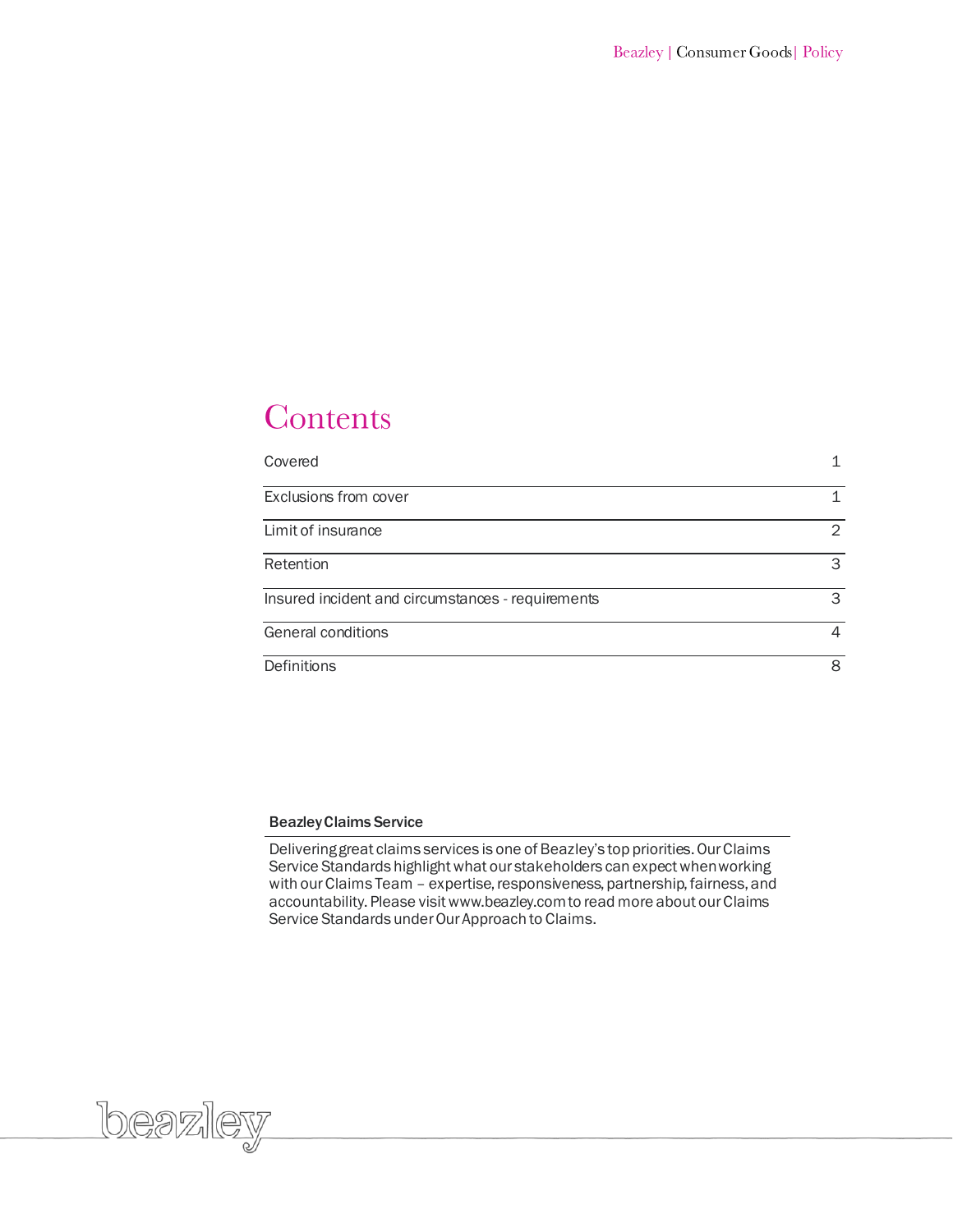# NOTICE: THIS POLICY PROVIDES INSURANCE FOR CONSUMER GOODS. PLEASE REVIEW THE COVERAGE PROVIDED UNDER THIS POLICY CAREFULLY AND DISCUSS WITH YOUR INSURANCE AGENT OR BROKER.

The [insurance company a](#page-9-5)grees with th[e named insured](#page-10-6) in consideration of the payment of, or agreement to pay the premium and subject to all the provisions of this Policy:

# Covered

# *Consumer goods*

To reimburse the [named insured](#page-10-0) for any [loss](#page-9-0) caused by:

- (a) [product defect in](#page-10-1);
- (b) [adverse publicity](#page-8-0) in relation to: or
- (c) [cyber incident i](#page-8-1)n relation to;

the insured'[s products, w](#page-9-1)hich is first discovered during the [policy period](#page-10-2) and reported to the insurance company pursuant to the Insured Incident and Circumstances Requirements section of this Policy.

# Exclusions from cover

This Insurance Policy does not apply to any [loss:](#page-9-0)

# *Asbestos, Nuclear, Radiation*

arising out of, based upon or attributable to any ionizing radiations or contamination by radioactivity from any nuclear fuel or from any nuclear waste from the combustion of nuclear fuel, radiological, electromagnetic or nuclear irritant or contaminant, or asbestos or any materials containing asbestos in whatever form or quantity.

# *Banned substances*

arising out of, based upon or attributable to any use of materials or substances in the manufacturing process which have been banned or declared unsafe by any governmental entity or authority.

#### *Criminal, dishonest, fraudulent and malicious acts and omissions*

arising out of, based upon or attributable to any criminal, dishonest, fraudulent or malicious act or omission, or intentional or knowing violation of the law, if committed by any [responsible person](#page-10-3) or by others if any responsible [person w](#page-10-4)as aware of such conduct or activity.

# *Fines and penalties*

which constitutes fines, penalties, punitive or exemplary damages imposed by third parties, courts or governmental organizations or agencies.

# *Insured against insured*

arising out of, based upon or attributable to an[y claim b](#page-8-2)rought by or on behalf of any insured against any other [insured.](#page-9-4)

# *Lead*

arising out of, based upon or attributable to lead.

# *Liability for bodily injury and property damage*

attributable to or consisting of liability to any third party fo[r bodily injury,](#page-8-3) [property damage o](#page-10-5)r loss of use of tangible property.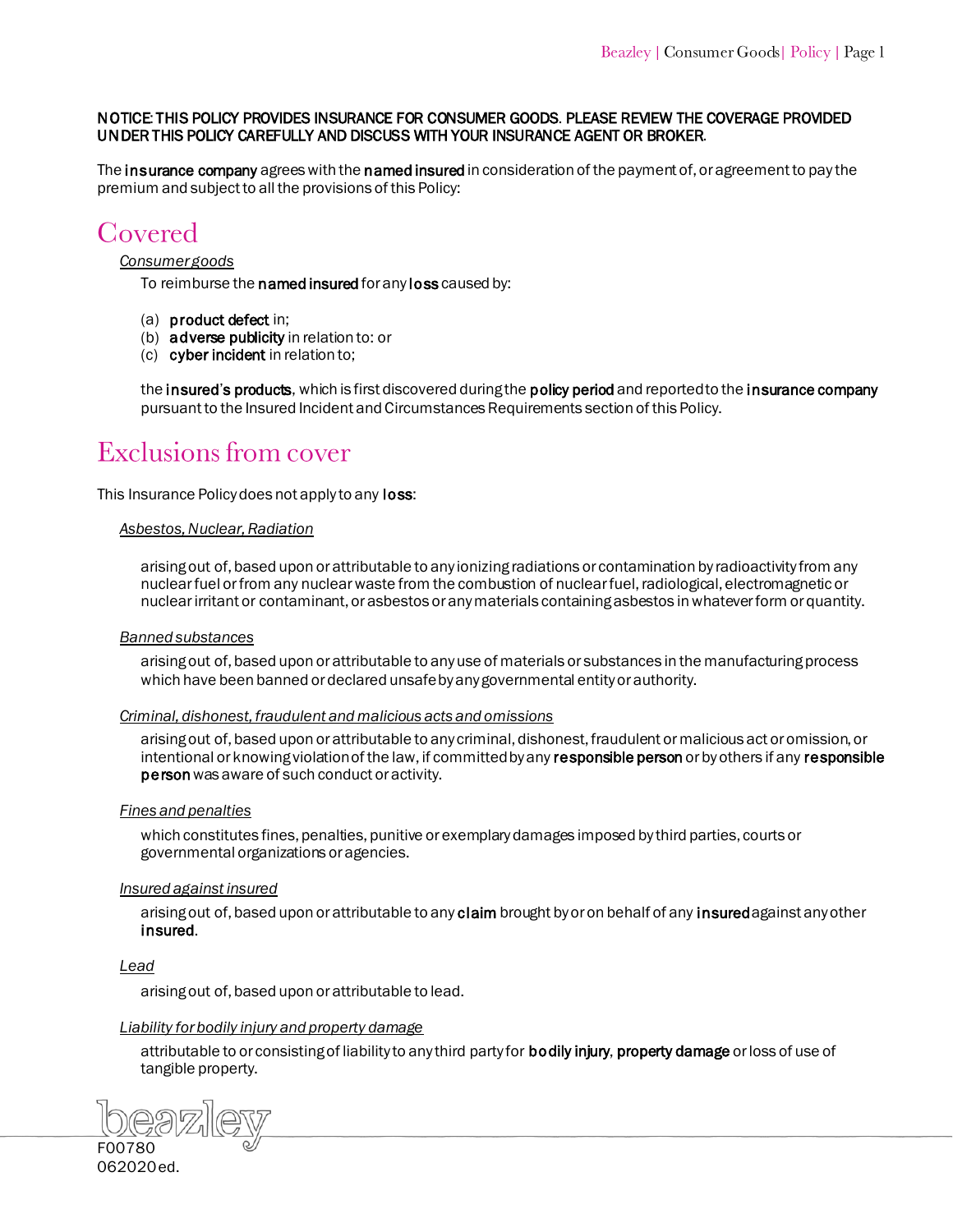# *Natural deterioration or decomposition*

arising out of, based upon or attributable to the natural deterioration or decomposition of any insured's product having passed its specified or reasonably expected expiration date for use or consumption.

#### *Pre-existing conditions*

arising out of, based upon or attributable to any pre-existing condition, circumstance or situation of which any responsible person was aware prior to the inception of this Policy, and which had caused or could reasonably have been expected to cause, lead to or result in an **insured incident.** 

#### *Responsible person's knowledge*

arising out of, based upon or attributable to a[n insured incident th](#page-9-7)at occurs after [any responsible person ha](#page-10-4)s knowledge of:

- (a) a defect or deviation in the production, preparation or manufacture of the insured'[s product; o](#page-9-1)r
- (b) circumstances which have or are likely to result in such deviation or defect,

and fails to take reasonable corrective action regarding such defect, deviation or circumstances.

#### *Retroactive date*

arising out of, based upon or attributable to any insured'[s product ma](#page-9-6)nufactured prior to the retroactive date shown in the Declarations.

#### *Violation of governmental regulation*

arising out of, based upon or attributable to any violation of a governmental regulation or standard by an insured in connection with the manufacture, sale or distribution of any insured's product.

# *War and terrorism*

arising out of, based upon or attributable to, directly or indirectly occasioned by, happening through or in consequence of: war, invasion, acts of foreign enemies, hostilities (whether war be declared or not), civil war, rebellion, revolution, insurrection, military or usurped power or confiscation or nationalization or requisition or destruction of or damage to property by or under the order of any government or public or local authority or any act of terrorism.

# <span id="page-2-1"></span><span id="page-2-0"></span>Limit of insurance

The Limit of Insurance under this Policy is specified in the Declarations and is the maximum amount payable by the i[nsurance company f](#page-9-8)or [all loss, e](#page-9-9)xcept for [consultant costs, in](#page-8-4) excess of the applicable Retention, in respect of all insureds.

An[y loss, e](#page-9-9)xcept for [consultant costs,](#page-8-4) paid by th[e insurance company u](#page-9-8)nder this Policy will reduce the Limit of Insurance.

Where any Sub-Limit of Insurance is specified in this Policy or the Declarations, th[e insurance company w](#page-9-8)ill have no liability in excess of such Sub-Limit of Insurance. Any Sub-Limit of Insurance will be part of, and not in addition to, the Limit of Insurance.

There will be no obligation to pay any loss after the Limit of Insurance has been exhausted, or after deposit of the Limit of Insurance in a court of co[mpetent ju](#page-9-9)risdiction.

[Consultant costs](#page-8-4) are in addition to and not subject to the Limits of Insurance.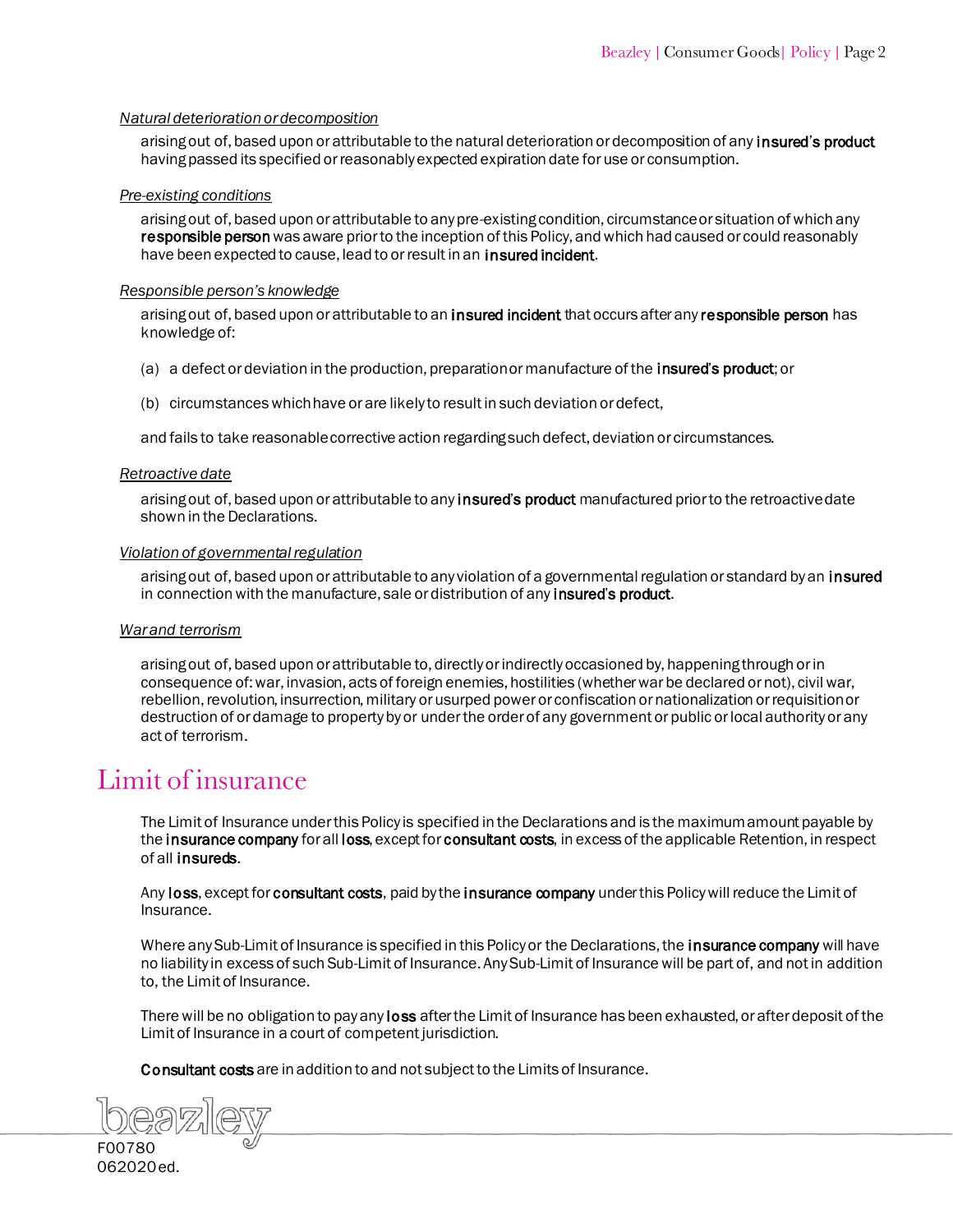# Retention

This Policy applies only to **loss** in excess of the Retention specified in the Declarations, which will apply separately to each and every insured incident.

[Consultant costs a](#page-8-4)re not subject to the Retention.

# <span id="page-3-0"></span>Insured incident and circumstances - requirements

*Notification of insured incidents and circumstances*

#### (a) Insured incidents

As a condition precedent to coverage under this Policy, th[e named](#page-10-7) insured must give notice to the insurance [company o](#page-9-8)f any [insured incident](#page-9-10) as soon as practicable after an[y responsible person](#page-10-8) first discovers such insured [incident](#page-9-10) but in no event later than 45 days after the end of the policy period.

#### (b) Circumstances

The named insured may during th[e policy period](#page-10-9) notify th[e insurance company o](#page-9-8)f any fact or circumstance which could reasonably give rise to an [insured incident.](#page-9-10)

Any notice must include:

- i. the reasons why the **named insured** reasonably anticipates that such fact or circumstance could give rise to an insured incident and
- ii. particulars of the dates, location and nature of the circumstances.

Any subsequen[t insured incident r](#page-9-11)eported to th[e insurance company a](#page-9-8)rising from such fact or circumstance will be deemed as having been reported at the time such fact or circumstance was first reported to the insurance company pursuant to this paragraph.

(c) Notice to the insurance company

All notices to th[e insurance company m](#page-9-8)ust be sent either by e-mail to or by mail to the address specified in the Declarations.

# *Assistance and cooperation*

If an[y insured incident o](#page-9-11)r fact or circumstance is reported by the named insured under this Policy, the insured will give all information and assistance to the **insurance company** as it may need to investigate such matters. The insured will cooperate with th[e insurance company in respondi](#page-9-8)ng to such [insured incident](#page-9-10) or fact or circumstance. The insured agrees not to take any action which in any way increases the [insurance company's](#page-9-8) exposure under this Policy.

Except where expressly provided for in this Policy, any costs to provide such information or assistance to the [insurance company w](#page-9-14)ill be at th[e insured's](#page-9-15) own cost.

# *Other insurance*

The insurance under this Policy will apply in excess of any other valid and collectible insurance available to any [insured, incl](#page-9-16)uding any self-insured retention or deductible of such insurance. This provision will not apply where such other insurance is written only as specific excess insurance over this Policy.

# *Subrogation and recoveries*

If any payment is made und[er this Policy, the insured](#page-9-17) will transfer its rights of recovery against any third party to the [insurance company. T](#page-9-8)he insured will do whatever is reasonably necessary to secure and preserve such rights after a fact or circumstance giving rise to any insured incident.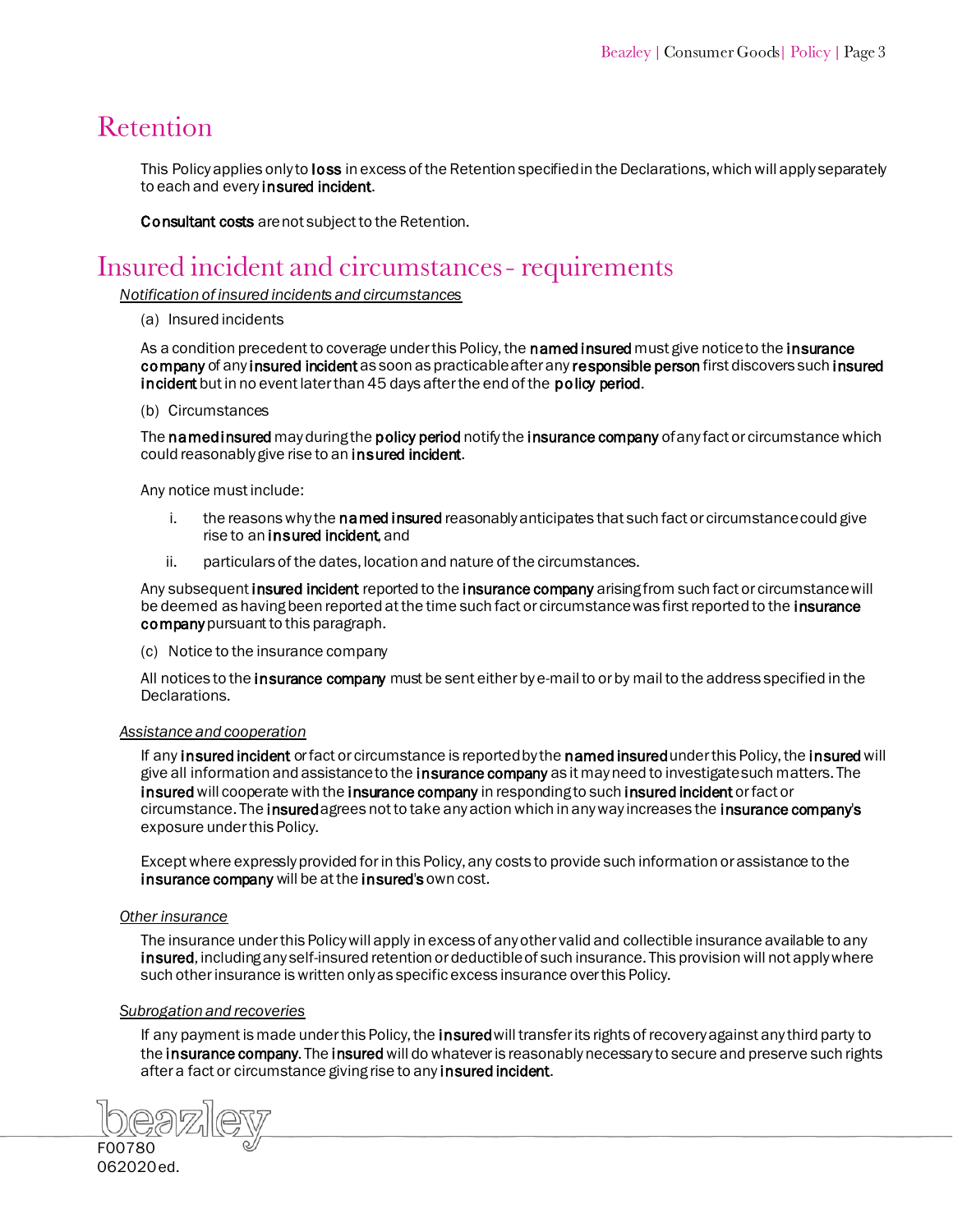# *Action against the insurance company*

No action will lie against [the insurance company un](#page-9-8)less and until the insured has fully complied with all the terms of this Policy and unless the action is started within 24 months after [inception](#page-9-12) of th[e insured incident.](#page-9-11)

# <span id="page-4-0"></span>**General** conditions

#### *Calculation of loss*

(a) Written request for payment

In the event of any covere[d loss, the](#page-9-9) [named insured](#page-10-7) must provide the insurance company with a written request for payment as soon as practicable.

This written demand must include:

- i. a computation of [the loss](#page-9-9) showing in detail how the loss has been calculated and what assumptions have been made; and
- ii. any documentary evidence, including true copies of the **insured's** books of account, bills, invoices, vouchers and other relevant documents that the *insurance company* or its representatives (including forensic accountants) may require.
- (b) Cooperation of the insured for the calculation of loss

T[he insured](#page-9-17) must cooperate and assist the [insurance company](#page-9-14)'s and its designates with their investigations, including reasonable access to any premises, personnel and documents the [insurance company](#page-9-8) deems necessary for the purpose of the calculation o[f loss.](#page-9-9) 

(c) Determination of the amount by the insurance company

The [insurance company](#page-9-20) will apply standard accounting principles as recognized by the relevant regulatory authorities in the [named insured](#page-10-6)'s home jurisdiction. If the [insured](#page-9-13) does business in more than one jurisdiction the relevant accounting principles to be applied will be those of the jurisdiction in which the [subsidiary, d](#page-10-10)ivision or other organizational unit that sustained th[e loss](#page-9-9) is based.

Whether or not any partial payments have been made, the **named insured** must submit to the **insurance** [company](#page-9-22) a final written statement [of loss](#page-9-9) including all items o[f loss](#page-9-9) no later than 18 months after an insured [incident](#page-9-25) becomes known to th[e insured.](#page-9-21) 

Nothing in the condition will be deemed to amend or supersede the provisions of the Clause Notification of insured incidents or circumstances.

# *Appraisal of a covered loss in the event of disagreement*

In the [event that the insurance compan](#page-9-22)[y and the insured c](#page-9-23)annot agree on the monetary value of a covered loss and the insurance company rejects the insured's final statement of that [loss,](#page-9-24) the amount of that cover[ed loss will](#page-9-9) be submitted for an independent appraisal. The process is as follows:

(a) Written demand

A written demand for an independent appraisal must be made by either party within sixty (60) days of the [insurance company](#page-9-22)'s rejection;

(b) Selection of the appraiser

Once this demand has been made, each party shall select a competent and disinterested appraiser and notify the other party of the name of the appraiser selected within 20 days of such demand;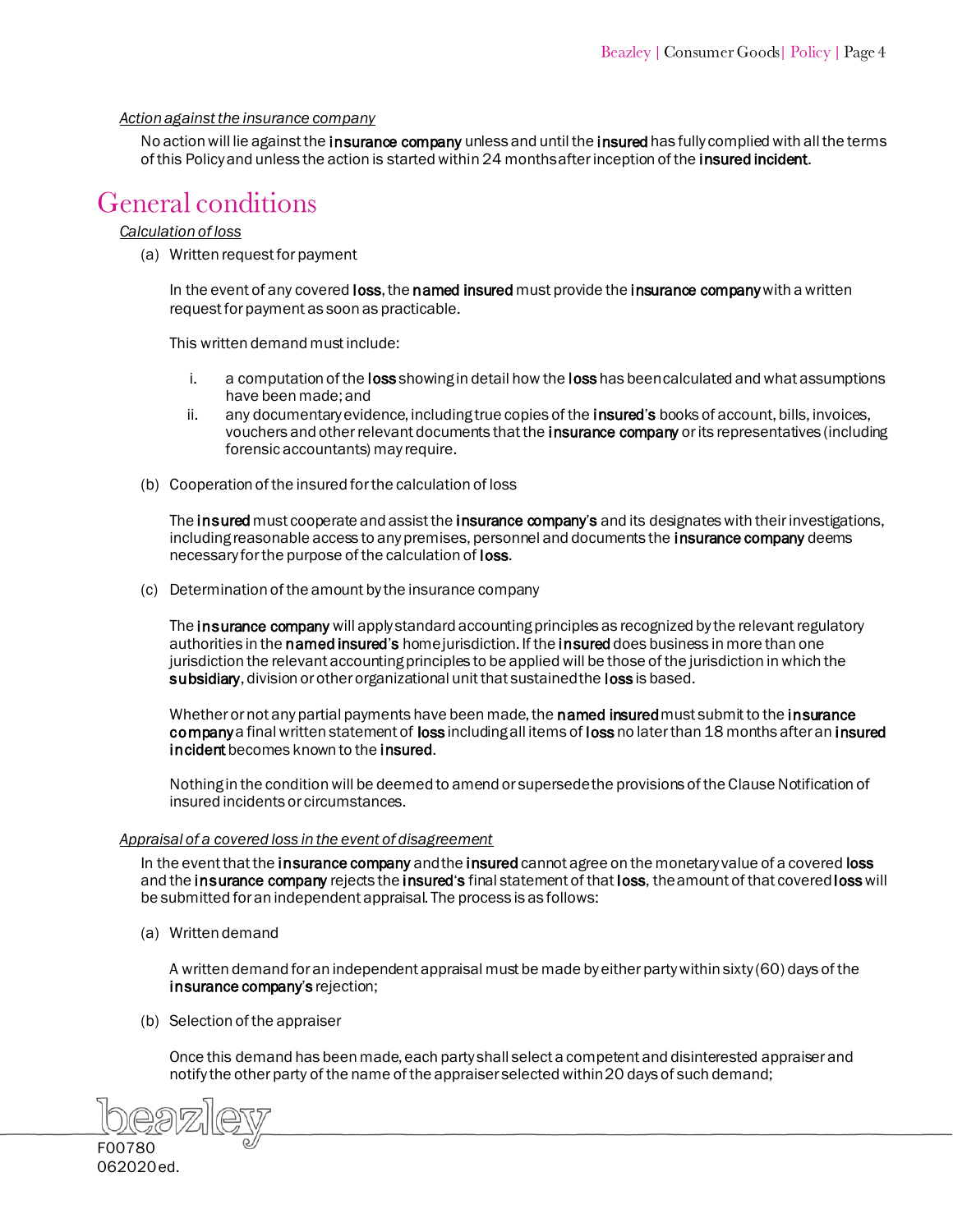(c) Selection of the umpire

Within 15 days of designating the respective appraisers, the appraisers shall first select a competent and disinterested umpire. If they cannot agree on the selection of an umpire, such umpire shall be selected by the then current President of the Chartered Institute of Loss Adjusters.

(d) Submission of the case by the parties and decision

After 30 days of the appointment of the umpire, both parties will submit their cases to the appraisers and the umpire. The appraisal panel will then make a decision on the amount of the covered **loss** along with details and itemization of the elements of the [loss. The decision must be signed at least by two of](#page-9-24) the three panel members.

Each party will be responsible for payment of fees to its chosen appraiser and will share equally other expenses of the appraisal, including the umpire's fees.

#### *Currency*

Limits of Insurance, premiums, other amounts as expressed in this policy an[d loss](#page-9-24) payable under the policy are in U.S. currency. If the [loss](#page-9-24) paid by th[e insurance company h](#page-9-22)as been calculated in a currency other than U.S. currency, the rate of exchange will be based on the published wholesale exchange rate on the date the insurance [company](#page-9-22) receives written notice of the [insured incident.](#page-9-25) However, if it is subsequently determined that there was n[o product defect,](#page-10-11) the exchange rate for consultant costs will be based on the published wholesale exchange rate on the date the [consultant costs](#page-8-5) are first submitted to th[e insurance company](#page-9-22) in writing.

#### *Salvage*

Any salvage or other recovery, after expenses incurred in salvage or recovery is deducted, will accrue entirely to the insurance company'[s benefit until the insurance company r](#page-9-22)ecovers all sums it has paid. In case of damage to property bearing a brand or trademark, or which in any way carries or implies the guarantee or the responsibility of [the insured, t](#page-9-26)he salvage value of such damaged property will be determined after removal in the customary manner of all such brands or trademarks or other identifying characteristics, the costs of which will be borne by the insured.

The insured's good will and public image will be considered in determining whether any insured'[s product](#page-9-28) should be involved in salvage recovery. The **insured** agrees not to unreasonably restrict our right to salvage. The **insured** wil[l have full right to the possession of all goo](#page-9-27)ds involved in an[y insured incident](#page-9-29) and will retain control of all damaged goods. The insured may not under any circumstances abandon any property to th[e insurance company.](#page-9-22)

#### *Due diligence*

Th[e insured](#page-9-23) agrees to exercise due diligence to take all reasonable and practical steps to avoid any happening or circumstances g[iving rise to any insured incident](#page-9-25) and to make all reasonable efforts to mitigate an[y loss](#page-9-24) occurring as a result of any insured incident.

# *Mergers and acquisitions*

- (a) In the event a[n insured a](#page-9-23)cquires another entity whose revenues do not exceed 10% of the total annual revenues of th[e named](#page-10-6) insured as specified in the [application, t](#page-8-6)hen such acquired entity will be considered part of the **insured**, and this Policy will apply, from the date of such acquisition, for any **loss** in any way involving such entity; or
- (b) In the event the named insured:
	- i. merges with another entity such that the **named insured** is the surviving entity; or
	- ii. acquires another entity whose revenues exceed the percentage threshold specified in (a) above,



062020ed.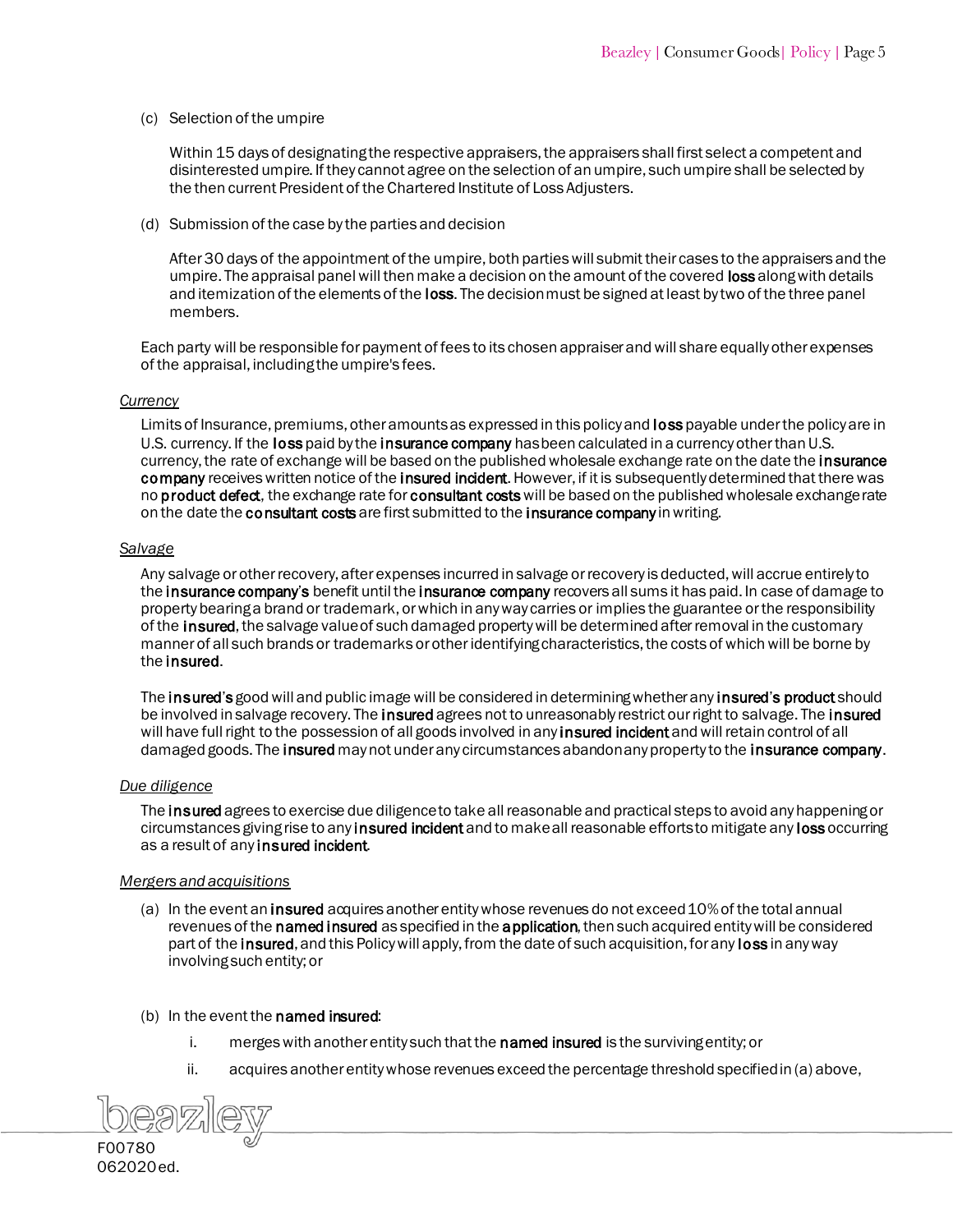then this Policy will only apply for a period of sixty days, from the date of such merger or acquisition, for any [loss in](#page-9-24) any way involving such merged or acquired entity.

After sixty days, coverage will only be available under this Policy if:

- 1. t[he named insured p](#page-10-6)rovides the insurance company with information in connection with such merger or acquisition as th[e insurance company requ](#page-9-22)ires; and
- 2. the named insured accepts any special terms, conditions, exclusions or additional premium charge as may be required by the **insurance company.**
- (c) Coverage for such entity specified in (a) or (b) above will only apply to any **[insured incident](#page-9-29)** first discovered after the date of such merger or acquisition.

#### *Cancellation*

#### (a) [By the named](#page-10-6) insured

If the named insured has not reported an[y insured incident](#page-9-25) or facts or circumstances which may give rise to an [insured incident,](#page-9-29) the named insured may cancel this Policy by giving the insurance company 30 days written notice. In such event the *insurance company* will give the named [insured](#page-10-6) a pro-rata refund of the premium for the remaining portion of the **policy period** after the expiration of the notice period for cancellation.

# (b) By the insurance company

The insurance company will have the right to cancel this Policy, with effect from inception, where permitted by law, if the premium has not been paid to the **insurance company** within 30 days of the inception of the **policy** [period.](#page-10-12) 

Th[e insurance company](#page-9-22) will provide in writing 10 days' notice of cancellation to the [namedinsured](#page-10-6) or via the named [insured](#page-10-6)'s insurance broker.

If the premium is paid in full to th[e insurance company](#page-9-22) before the 10 day notice period expires, notice of cancellation will automatically be revoked.

#### *Authorization*

The named insured will be co[nsidered the agent of all the insureds.](#page-9-30) This means that the named insured:

- (a) will act on behalf of all the insureds with respect to the giving of or receipt of all notices pertaining to this Policy, and
- (b) will accept any endorsements to this Policy, and
- (c) will be responsible for the payment of all premiums and Retentions and for receiving any return premiums.

#### *Assignment*

N[o insured](#page-9-30) may assign this Policy or any right under it without the prior written consent of the insurance [company.](#page-9-22)

# *Headings*

The titles of provisions or endorsements in this Policy are intended solely for convenience and reference. They are not deemed in any way to limit, expand or otherwise affect the provisions to which they relate.

# *Single form of a word*

Whenever the singular form of a word is used in this Policy, the same word will include the plural when required by context.

F00780 062020ed.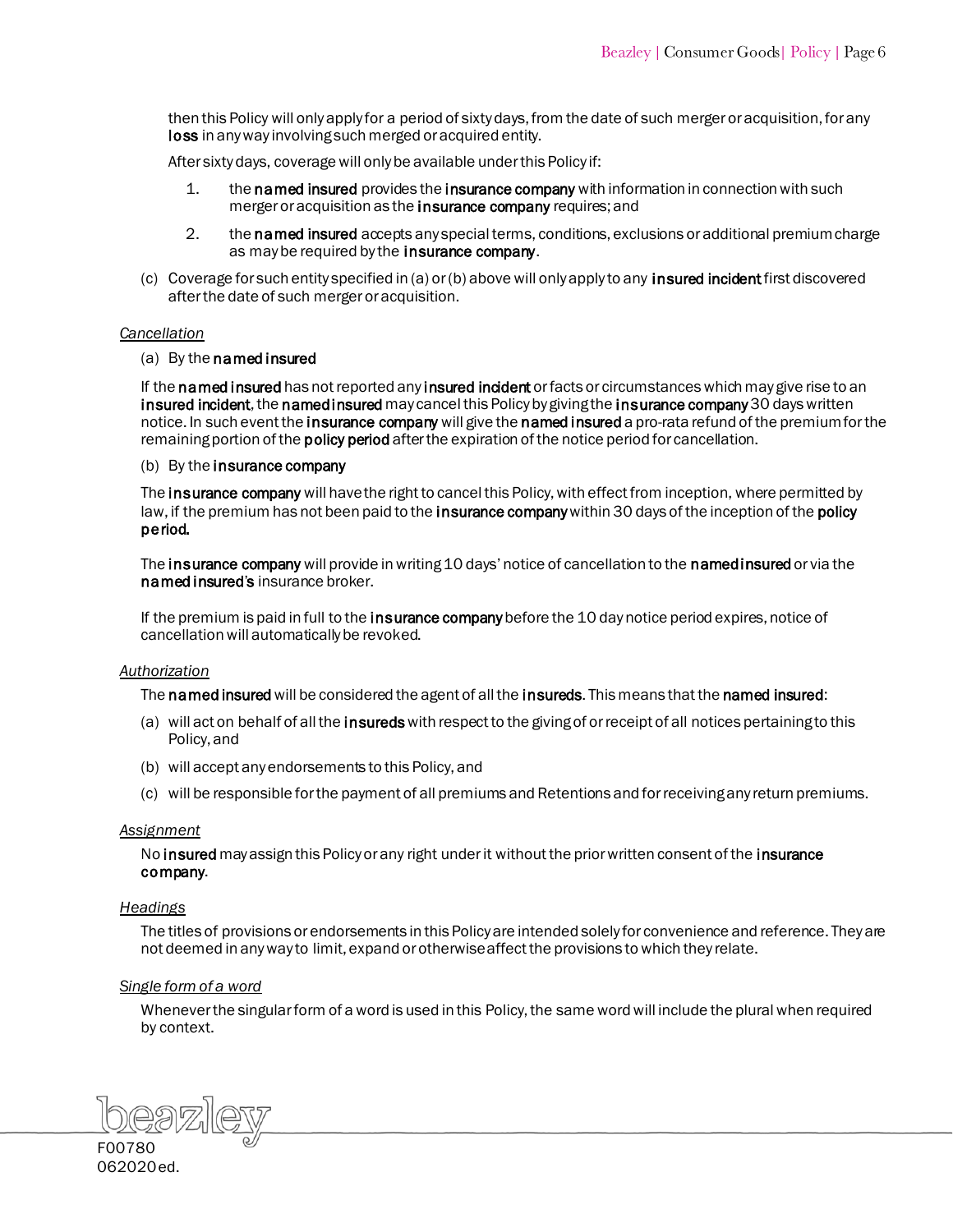# *Governing law*

This Policy will be governed by and construed in accordance with the laws of the state designated in the Declarations.

#### *Service of suit*

In the event the [insurance company](#page-9-22) does not pay any amount claimed to be due under this Policy, the insurance company at the request of the insured will submit to the jurisdiction of any court of competent jurisdiction within the United States.

[Nothing in this Genera](#page-9-5)l Condition constitutes or should be understood to constitute a waiver of the insurance company's rights:

- (a) to commence an action in any court of competent jurisdiction in the United States, or
- (b) to remove an action to United States District Court, or
- (c) to seek a transfer of a case to another court as permitted by the laws of the United States or of any state in the United States.

The service of process in such suit may be made upon the firm specified in the Declarations.

The firm specified in the Declarations is authorized and directed to accept service of process on behalf of the insurance company in any such suit and upon the request of th[e insured](#page-9-23) enter a general appearance upon the insurance company's behalf.

#### *Entire agreement*

By acceptance of [the Policy, the insured](#page-9-30) agrees that this Policy embodies all agreements between the insurance [company](#page-9-22) and the insured relating to this Policy. No change or modification to this Policy will be effective unless made by endorsement issued by the **insurance company**.

# *Representation by the insured*

Th[e insured](#page-9-30) agrees that the statements contained in th[e application](#page-8-6) are true, accurate and are not misleading. The insured also agrees that th[e insurance company](#page-9-22) issued this Policy, and assume the risks hereunder, in reliance upon the truth of suc[h application.](#page-8-6)

# *The insurance company's consent*

Where the [insured](#page-9-23) is required under this Policy to seek the consent of the insurance company, the insurance [companywi](#page-9-22)ll not unreasonably withhold, delay or deny such consent.

# *Sanction limitation*

Th[e insurance company](#page-9-22) will not be liable to provide any cover, ben[efit or pay any loss](#page-9-24) under this Policy to the extent that the provision of such cover, benefit or payment of such loss would expose the [insurance company](#page-9-5) to any sanction, prohibition or restriction under United Nations resolutions or the trade or economic sanctions, laws or regulations of the United States of America, Canada, European Union or United Kingdom.

# <span id="page-7-0"></span>**Definitions**

The following definitions are applicable to this Policy:

adverse publicity means any widely disseminated publication of an implie[d product defect](#page-10-11) specifically naming the [insured](#page-9-30) and the insured's [product.](#page-9-28) 

application means the completed and signed application for this Policy including any written materials submitted with the application, all of which will be deemed part of this Policy, as if physically attached.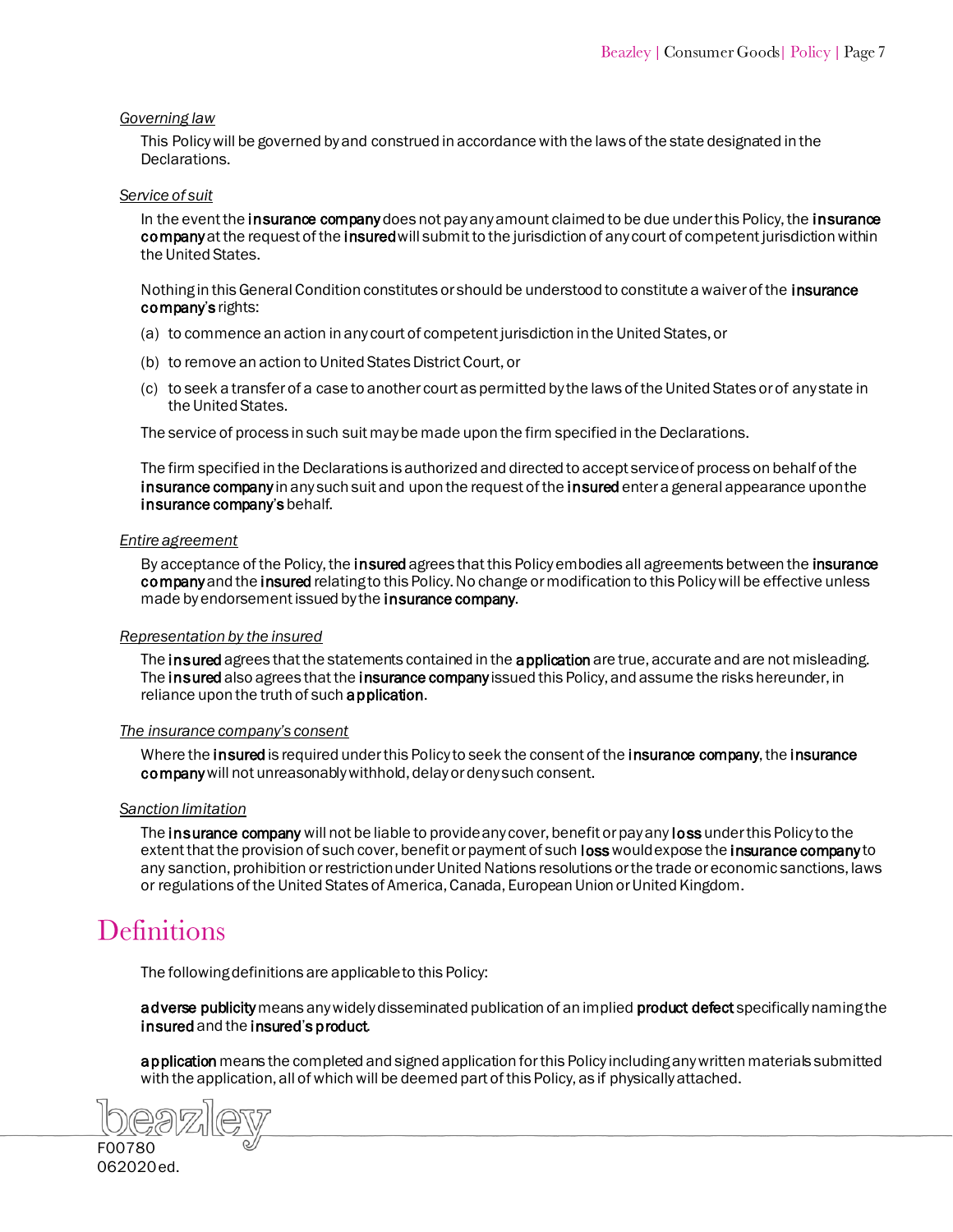<span id="page-8-14"></span><span id="page-8-10"></span><span id="page-8-6"></span><span id="page-8-3"></span><span id="page-8-0"></span>bodily injury means physical injury (including death at any time resulting therefrom), sickness or disease.

<span id="page-8-12"></span>business loss means the actu[al income loss](#page-9-31) and extra expense th[e insured](#page-9-30) sustained solely and directly as a result of a[n insured incident a](#page-9-25)s covered under this Policy.

#### claim means:

- <span id="page-8-17"></span><span id="page-8-2"></span>(a) a written demand for monetary damages or services;
- (b) a civil or administrative proceeding; or
- (c) an arbitration, mediation or other form of alternative dispute resolution proceeding

#### <span id="page-8-16"></span>arising out of any an **insured incident**.

<span id="page-8-15"></span>computer systems means computers, any software residing on such computers and any associated devices or equipment:

- (a) operated by and either owned by or leased to the insured; or
- (b) operated by a third party pursuant to written contract with the **insured** and used for the purpose of providing hosted computer application services to the insured or for processing, maintaining, hosting or storing the [insured](#page-9-23)'s electronic data.

<span id="page-8-5"></span><span id="page-8-4"></span>consultant costs means the reasonable and necessary fees and expenses incurr[ed by the insured](#page-9-30) for advisory services provided by th[e insurance company](#page-9-22)'s approved crisis consultants to assist the insured in responding to [an insured incident.](#page-9-25) 

<span id="page-8-11"></span>costs and expenses means the reasonable and necessary monetary amount the insured has sustained or incurred above the [insured](#page-9-23)'s normal operating expenses to recover, withdraw, recall, restore, repair, replace or refund the insured'[s product](#page-9-28) including the expenses to re-establish the insured's product to the projected level of sales or market share anticipated prior to the **insured incident**.

<span id="page-8-8"></span>customer means any party or parties to whom th[e insured h](#page-9-33)as directly [or indirectly provided, su](#page-9-32)pplied or sold the insured [product. C](#page-9-32)ustomer does not include a consumer who purchases the insured's product for personal use or consumption.

<span id="page-8-9"></span><span id="page-8-1"></span>cyber incident means a[ny product defect o](#page-10-13)f an insured'[s product c](#page-9-28)aused by a [security breach.](#page-10-14)

<span id="page-8-7"></span>extra expense means the reasonable and necessary expenses incurred by the [insured, over](#page-9-27) and above those expenses the insured would have incurred had no [insured incident o](#page-9-25)ccurred, to minimize, mitigate, reduce or avoid **income Loss** during the time of a slowdown, cessation or shut down of the **insured's** business operations resulting out of an [insured incident.](#page-9-25) 

forensic accounting services means the reasonable and direct cost and expenses of a forensic accountant, approved by the [insurance company,](#page-9-22) for the purpose of assisting th[e insured](#page-9-33) or the insured's customer with the presentation of a [loss](#page-9-35) (other than forensic accounting services) to the [insurance company.](#page-9-22)

income loss means the [insured's](#page-9-23) sales revenue lost after the decrease in sales attributable to and caused directly by an [insured incident](#page-9-25) less;

- (a) The costs of raw materials and all other costs that would have been incurred during the same period but which have been saved as a result of an **insured incident** and
- (b) The amount of increased sales, if any, of any other product of the **insured** within the same product line as the [insured's product](#page-9-32) as a result of an insured incident

<span id="page-8-13"></span>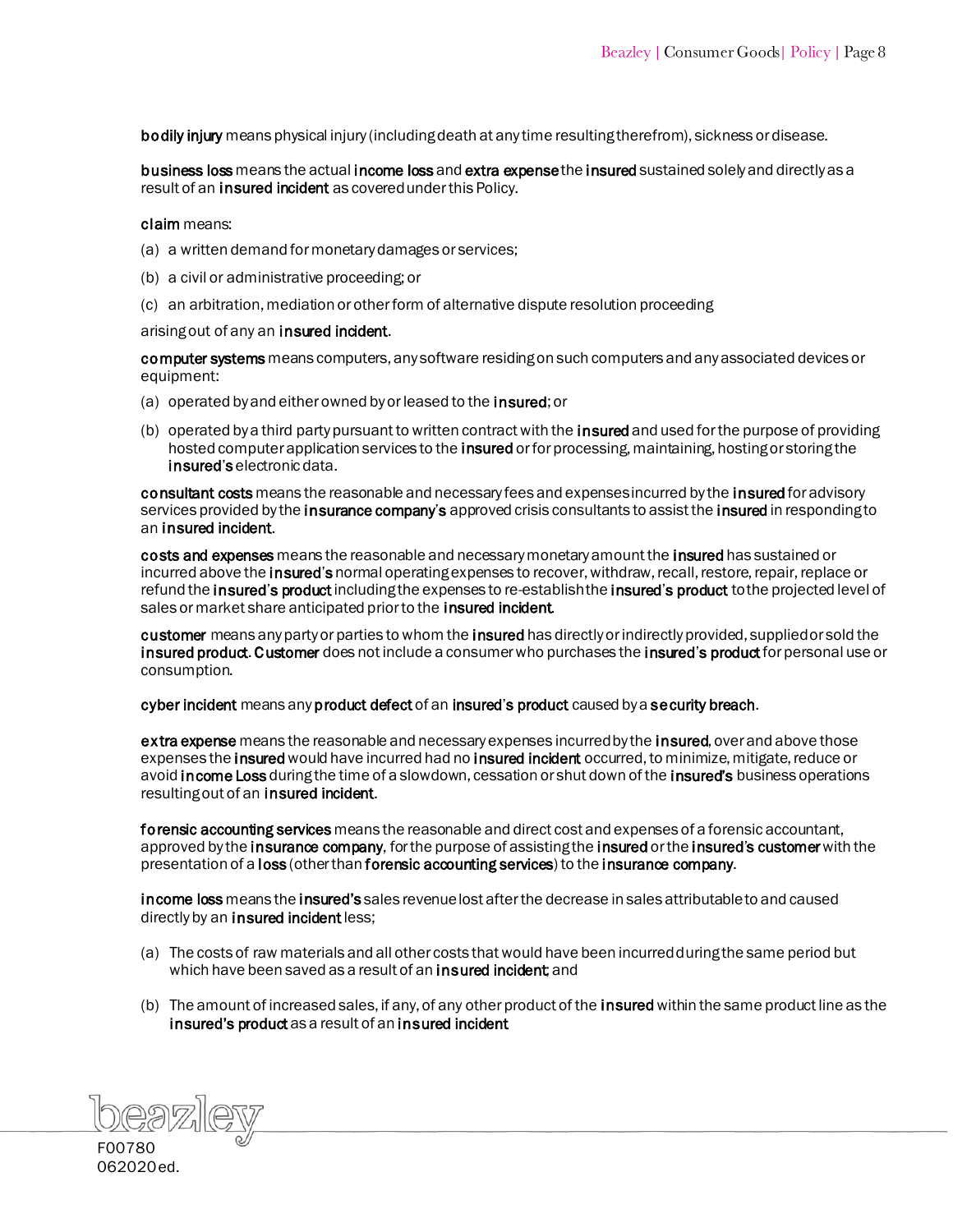#### <span id="page-9-34"></span><span id="page-9-33"></span><span id="page-9-31"></span><span id="page-9-30"></span><span id="page-9-27"></span><span id="page-9-26"></span><span id="page-9-23"></span><span id="page-9-21"></span><span id="page-9-18"></span><span id="page-9-17"></span><span id="page-9-16"></span><span id="page-9-15"></span><span id="page-9-13"></span><span id="page-9-12"></span><span id="page-9-4"></span><span id="page-9-3"></span>insured means:

- <span id="page-9-37"></span>(a) the [named insured](#page-10-6);
- (b) an[y subsidiary; a](#page-10-10)nd
- $(c)$  any partnership or joint venture, which is a corporate entity, while the **named insured** has **management** [control](#page-9-36), or while the right to elect or otherwise appoint more than 50% of such entity's directors, trustees or other equivalent executive is owned or controlled by the [named insured](#page-10-6) directly or indirectly.

<span id="page-9-29"></span><span id="page-9-25"></span><span id="page-9-11"></span><span id="page-9-10"></span><span id="page-9-7"></span>insured incident means any [product defect,](#page-10-13) [adverse publicity o](#page-8-10)[r cyber incident a](#page-8-9)s covered under this Policy. All related, repeated or continuing insured incidents will be deemed a single insured incident.

<span id="page-9-32"></span><span id="page-9-28"></span><span id="page-9-6"></span><span id="page-9-1"></span>insured's product means any finished good(s) or product(s), including any of their components or packaging, that:

- (a) is in production by the **insured**;
- (b) has been manufa[ctured, processed](#page-9-33), treated, assembled, blended, labeled, handled, packaged, stored, or distributed by the insured or by any contract manufacturer on behal[f of the insured](#page-9-33) or:
- <span id="page-9-19"></span><span id="page-9-5"></span>(c) is available for sale by the insured or is sold by, or on behalf of the insured by any distributor, wholesaler or retailer.

<span id="page-9-22"></span><span id="page-9-20"></span><span id="page-9-14"></span><span id="page-9-8"></span><span id="page-9-2"></span>insurance company means Syndicate 2623/623 at Lloyd's.

<span id="page-9-38"></span>investigation costs means the costs incurred by th[e insured](#page-9-37) for analysis and/or physical examination necessary to determine [a product defect](#page-10-13) of the insured's product.

<span id="page-9-35"></span><span id="page-9-24"></span><span id="page-9-9"></span><span id="page-9-0"></span>loss means:

- (a) [investigation costs;](#page-9-38)
- (b) [consultant costs;](#page-8-5)
- (c) [costs and expenses;](#page-8-11)
- (d) [business loss;](#page-8-12)
- (e) [third party damages; o](#page-10-15)r
- (f) [forensic accounting services.](#page-8-13)

#### <span id="page-9-36"></span>management control means:

- (a) controls the composition of the board of directors;
- (b) controls more than half of the shareholder voting power; or
- (c) holds more than half of the issued share capital.

named insured means the entity specified in the Declarations.

policy period means the period specified in the Declarations.

product defect means a flaw, fault, imperfection, deficiency, hazard, defect, malfunction, inadequacy or dangerous condition that has caused or would caus[e bodily injury](#page-8-14) or property damage.

#### property damage means:

- (a) physical injury to; or
- (b) destruction of;

tangible property other than the insured'[s product.](#page-9-32)